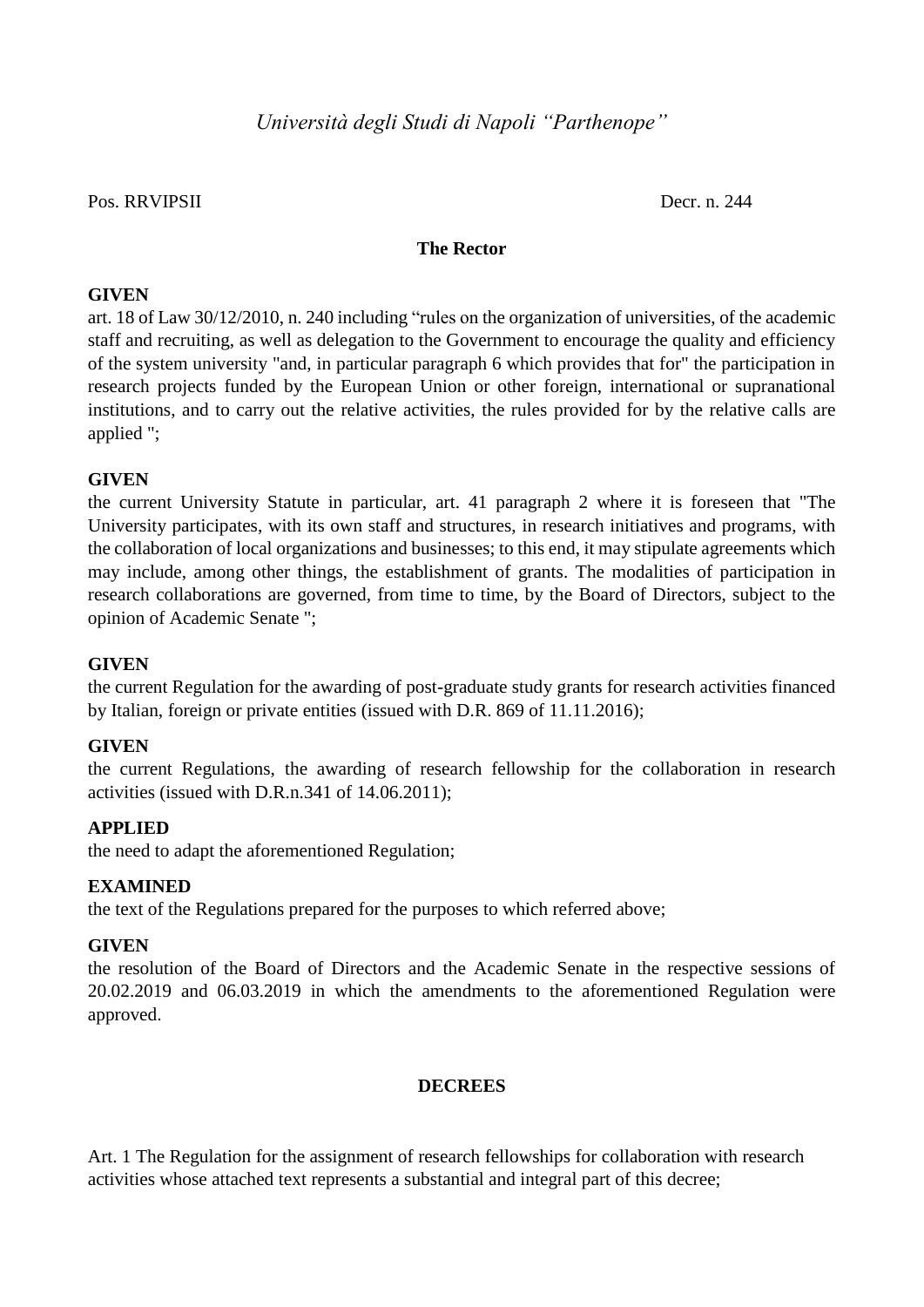Art. 2 This Regulation becomes effective immediately from the date of publication;

Art.3 The Regulation referred to in Art. 1 repeals and replaces the regulation referred to in DR 341/2011.

### THE RECTOR

Prof. Alberto Carotenuto

## **REGULATION FOR RESEARCH FELLOWSHIPS MENTIONED IN ART. 22 OF L.240/2010**

## **Article 1 (Purpose - object)**

1. The University of Naples "Parthenope", pursuant to art. 22 of law 240/10, confers research fellowships following public selection, within the limits of budget availability, with the aim to encourage the training and development of specific professional skills.

2. The research fellowship has the object of scientific training through the creation of a research program or a phase thereof, under the supervision of a Principal Investigator identified by the structure (tutor). The research activity presents characteristics of flexibility responding to the needs of the activity itself, continuous, temporally defined, not purely occasional, and in coordination with the overall activity of the structure; the activity will be carried out in conditions of autonomy, only within the limits of the program prepared by the tutor, without predetermined working hours.

#### **Article 2 (Funding and activation of research fellowships**)

1. The structures assigned to research and its coordination which intend to activate research fellowships funds from the University budget must submit a request to the Academic Senate.

2. The requests referred to in the previous paragraph must:

a) indicate the research program or programs to which the collaboration activity will be finalized;

b) indicate the Head of the research;

c) indicate the amount of the loan;

d) establish the minimum curricular requirements that the fellowship holder must possess in order to carry out the collaboration activity;

e) designate the members of the evaluation commission referred to in the following art. 6.

3. On the basis of the proposals made, and with reference to the availability of the University budget, the Board of Directors, after obtaining the favorable opinion of the Academic Senate, allocates funding for the activation of the research fellowships.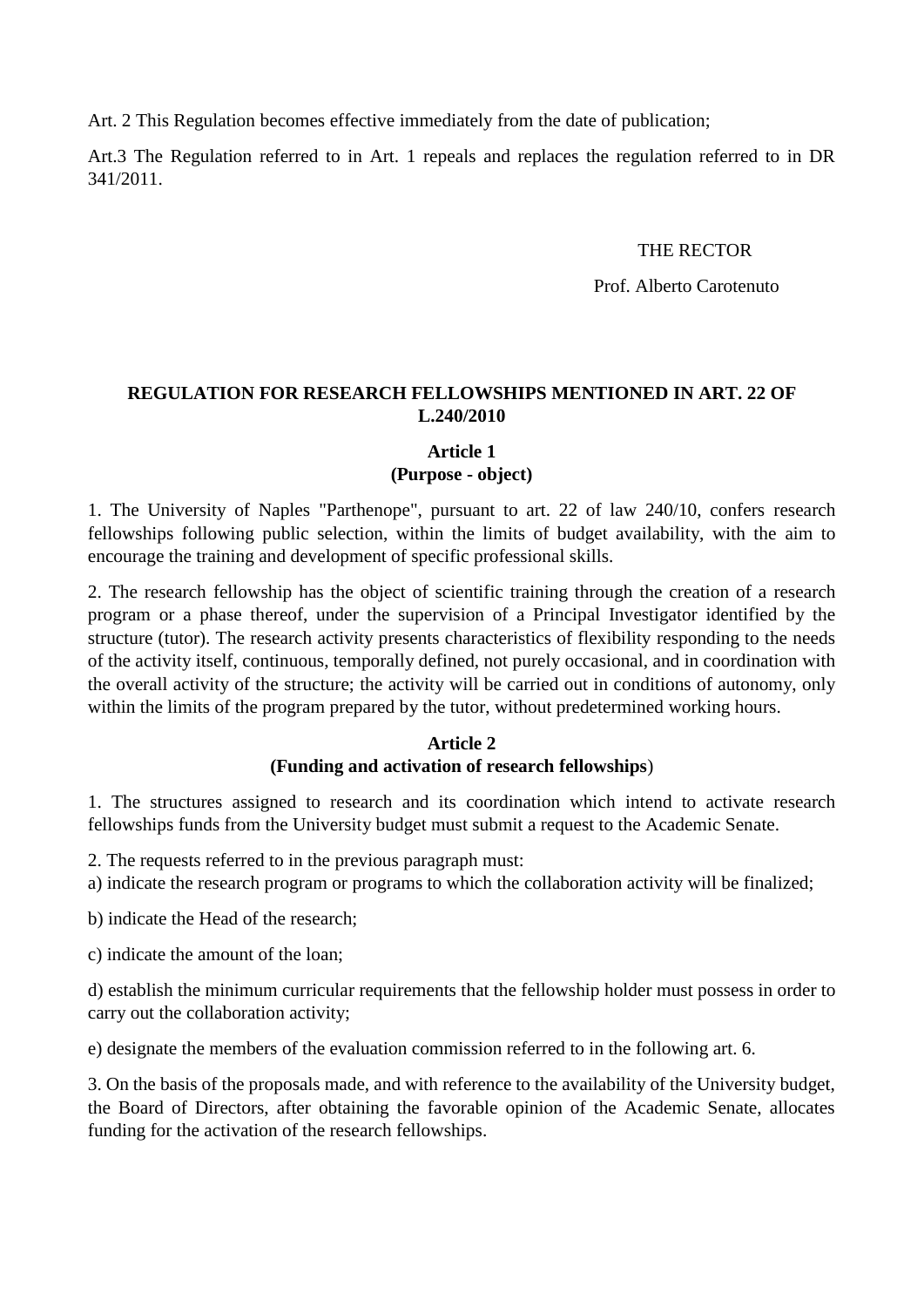4. The structures can independently activate research fellowships with research funds paid by their own financial statements, also deriving from agreements with external entities; in this case the persons in charge of the structures themselves will notify the Academic Senate.

#### **Article 3 (Requirements)**

1.The holders of research fellowships must be in possession of:

1.1.) University degree (course of study lasting no less than 4 years, according to the regulations prior to the D.M. 3 November 1999 n. 509), or a Master's degree ("Laurea specialistica" - Article 3, paragraph 1, letter b), D.M. 3 November 1999 n. 509), or a Master's degree ("Laurea Magistrale" art.3, paragraph 1), lett. b), D.M. 22 October 2004, n. 270);

1.2.) professional scientific curriculum suitable for carrying out the specific activity of Research.

2. The Academic Senate or, in the case of fellowships activated independently by the individual structures, the Council of the structure, may determine that the PhD or equivalent qualification obtained abroad are a mandatory requirement for the admission to the call; in absence of such indication, the aforementioned qualifications represent a preferential title for the purposes of assigning fellowships.

3. Research fellowships cannot be assigned to permanent employees of the universities, institutions and public research and experimentation bodies, of the National Agency for new technologies, energy and sustainable economic development (ENEA) and the Italian Space Agency (ASI), as well as the institutions whose scientific specialization diploma has been recognized equivalent to the title of PhD in accordance with Art.74, fourth paragraph of Presidential Decree 382/1980.

4. The general requirements for the admission to public selections and any additional requirements must be held on the expiry date of the relative selection notices.

### **Article 4 (Duration and renewals)**

1. The contracts for the awarding of research fellows can have a duration between one and three years.

2. Contracts can be renewed upon expiry for a total duration which cannot exceed the six years, excluding the period in which the fellowship was used to coincide with the Ph.D within the maximum legal duration of the relative course.

3. The renewal cannot last less than one year.

4. The renewal is in any case subject to a positive evaluation of the activity carried out by the responsible for the research and the Evaluation Commission referred to in the following art. 6 in addition to the effective availability of budget funds.

5. The training of the fellowship holder may include an appropriate period of study abroad, according to a program to be defined with the reference structure.

## **Article 5**

## **(Amount, tax and social security treatment, travel)**

1. The annual salary of the fellowships is proportionate to the scientific-professional level required by the minimum access requirements indicated in the call for applications. Pursuant to art. 22,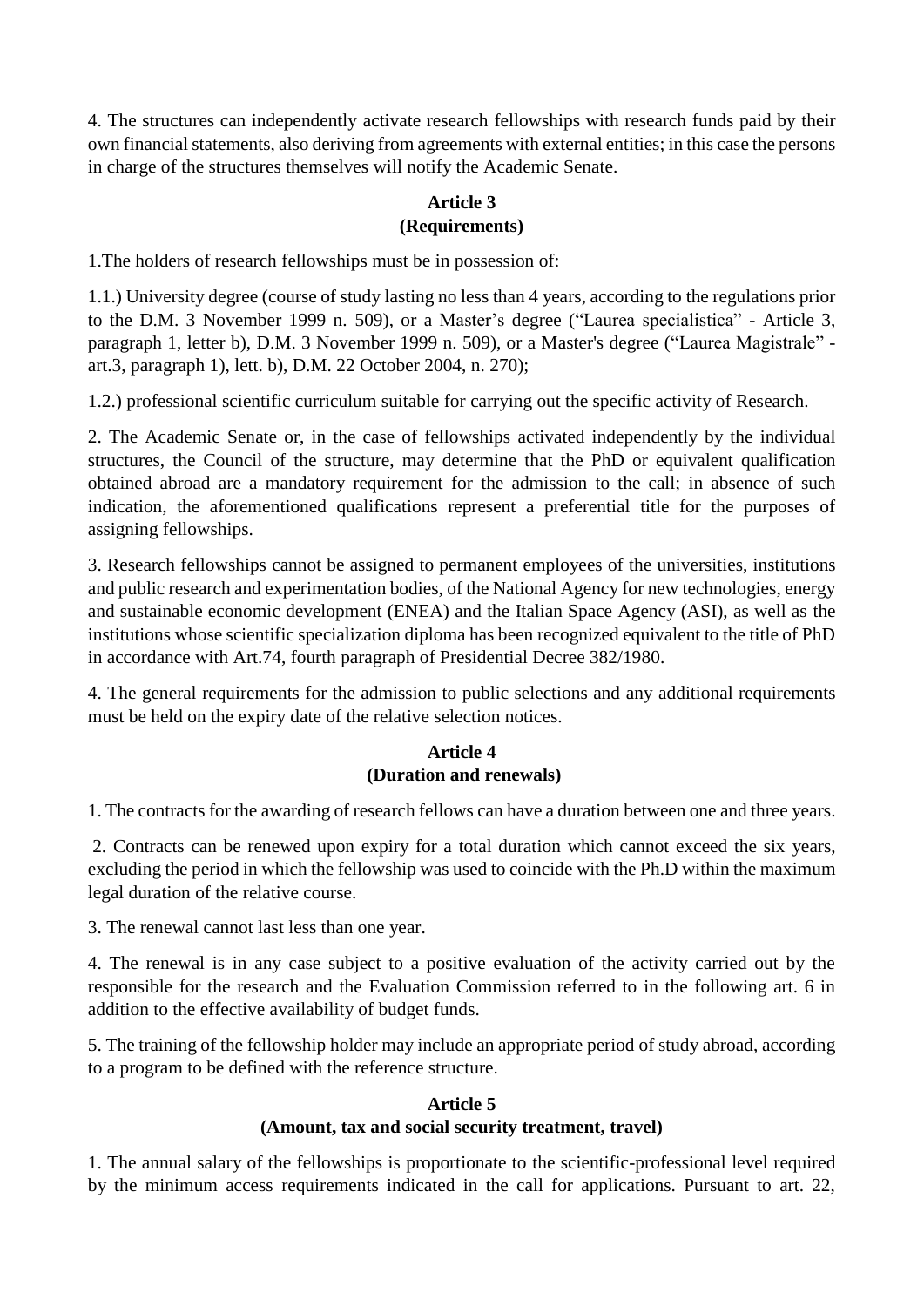paragraph 7 of the Law 240/2010, this salary cannot in any case be lower than the minimum established by Ministerial Decree no. 102, of 09 March 2011, that is  $\epsilon$  19,367.00 per year, net of charges borne by the University. The maximum salary coincides with the salary corresponding to the researcher's remuneration pursuant to art. 24 c. 3 let. A of Law 240/10, unless otherwise provided by the research project.

2. The Board of Directors or, in the case of fellowships activated independently by the individual structures, the Council of the structure, determines the amount of the allowance based on the requirements related to the typicality of the research:

a) the extent of the activities to be carried out.

b) the complexity and difficulty of the research;

c) the existence of particular requirements of scientific competence and professionalism useful for the achievement of the objectives contemplated by the research activity announced;

d) the need for proven research experience;

e) scientific production congruent with the subject of the research;

f) knowledge of foreign languages.

3. The salary for the fellowship must be indicated in the call for applications and will remain unchanged for the whole duration of the contract, subject to subsequent regulatory provisions. The aforementioned salaries are attributed to the beneficiaries in monthly installments.

4. The holder of the fellowship has the right to reimbursement of travel expenses in Italy and abroad, if this is relevant to the research activity covered by the fellowship and is previously authorized by the structure. The funds for the reimbursement are paid by the structure which authorized the mission. In tax matters, the provisions of art. 4 of the Law 476/1984 are applied; in social security matters, those referred to in art. 2, paragraphs 26 et seq. of Law 335/1995, and subsequent amendments; in the matter of compulsory leave for maternity, the provisions of the decree of the Minister of Labor and Social Security n.28057 / 2007; in the matter of leave due to illness, art. 1 paragraph 788 of Law 296/2006 and subsequent amendments are applied.

### **Article 6 (Selection of candidates)**

1. The Academic Senate or, in the case of fellowships activated independently by the individual structures, the Council of the structure, may provide for the possibility of awarding research fellowships through the use of one of the following two procedures for comparative public selection of candidates:

## **-typology A**

Publication of a single call for the assignment of research fellowships, identifying the scientific areas of interest.

This notice will be published for at least thirty days in the Official Register of the University, in the Registers of proposing structures, on the website of the Ministry of Education, University and Research as well as on the European Union website and must contain, in addition to detailed information about specific functions, the rights and duties relating to the position and about the economic and social security treatment owed by the research fellow, also the following elements: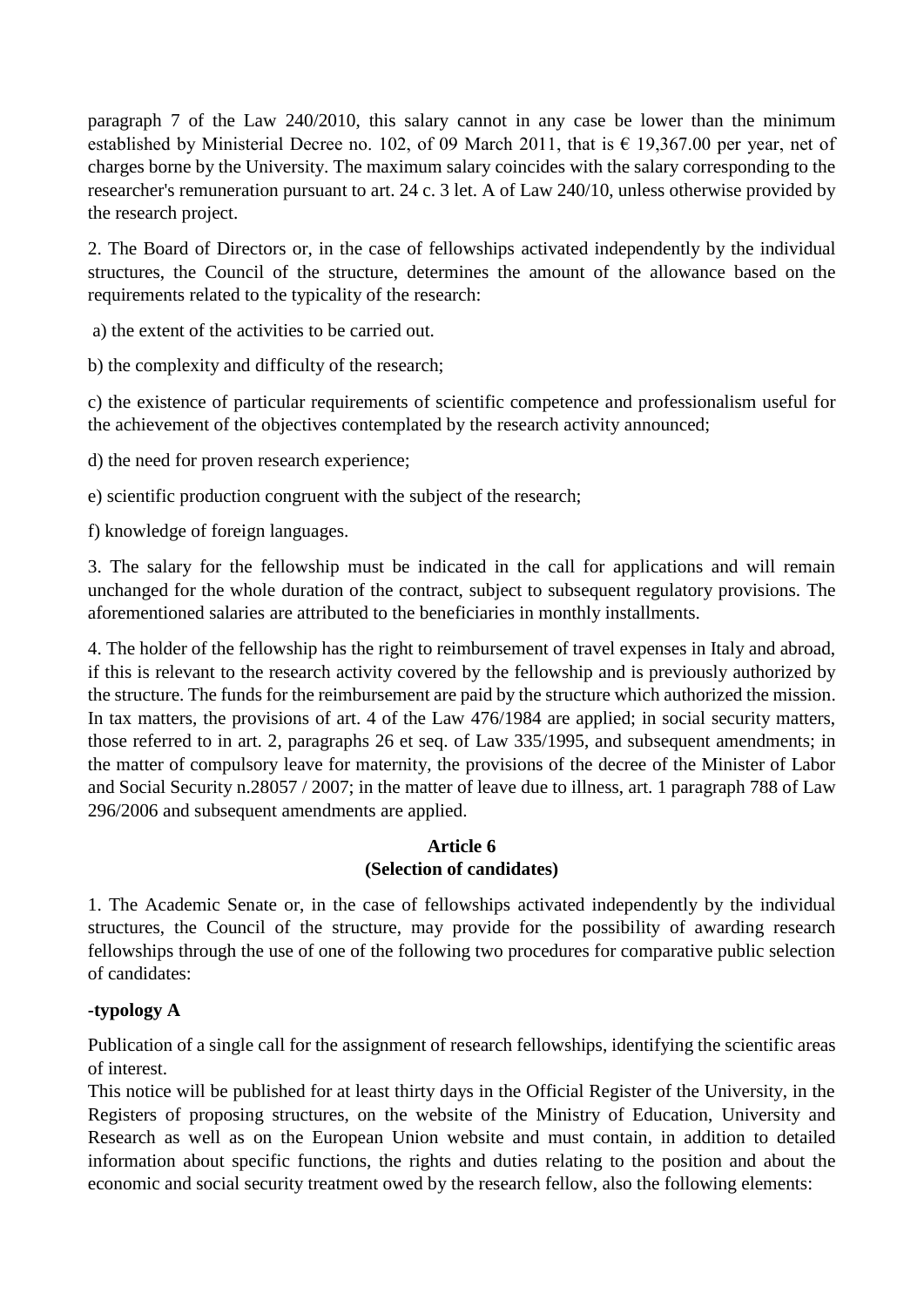1) an abstract of the research project relating to each of the scientific areas indicated in the call, in order to allow the candidate to submit her/his own project describing the procedures with which the project is expected to develop the research activity;

2) the qualifications assessable by the Commission: scientific curriculum, degree, master, courses of postgraduate degree, PhD, publications consisting of a scientific curriculum, anything else considered necessary for the purpose of identifying the suitable candidate to develop the research activity.

The selection will take place, after identifying the general criteria, on the basis of the evaluation of:

- the research project for which 50 points are reserved;

- the qualifications and publications for which 50 points are reserved.

The selection will be considered passed if the minimum score of 30 is reached in each one of the selective areas.

The overall mark is established by the sum of the points obtained in the evaluation of project, as well as titles and publications. The selection procedure for candidates is carried out by a Commission which must be appointed by decree of the Rector or Director of the Institution, in the case of fellowships activated by the latter, and will consist of three members chosen among the teaching and research staff. At least one of them must be full professor. The President of the Commission will be a full professor. The Commission is obliged to conclude the work without delay within 90 days following the notification of the appointment. The results of the final evaluation will be communicated by the Commission through special report, to be sent to the Rector or to the Director of the Institution who activated the research fellowships, in order to approve the acts. The results of the evaluation will be publicly disclosed by posting it in the register of the headquarters structure of the research project, as well as on the University website. The results of the selection will be personally communicated to the selected ones by the structure hosting the research project. The comparative evaluation procedure ends with a decree of the Rector or the Director of the Institution that activated the fellowship: it approves a ranking list for each of the interested areas. A complaint to the Rector or the Director of the Institution, within 15 days from the date of publication, is possible.

## **- type B**

Publication of calls for proposals for specific research programs with their own funding. This notice will be published for at least thirty days in the Official Register of the University, in the Registers of proposing structures, on the website of the Ministry of Education, University and Research as well as on the European Union website and must contain, in addition to detailed information about specific functions, the rights and duties relating to the position and about the economic and social security treatment owed by the research fellow, also the qualifications assessable by the commission which consist of scientific curriculum, degree, masters, advanced courses, PhDs, publications and anything else considered necessary for the purpose of identifying the suitable candidate to carry out the research activity. In this case, the selection will take place on the basis of qualifications and an interview. The assessment of qualifications, after identifying the general criteria, is carried out before the interview. 60 points are reserved for qualifications, 40 points for the interview. The selection will be considered passed if, in the evaluation of qualifications, the minimum score of 40 is obtained and, in the evaluation of the interview, the minimum score of 20 is obtained. The results of the final evaluation will be communicated by the Commission through special report, to be sent to the Rector or to the Director of the Institution which activated the research fellowship, in order to approve the acts. The results of the evaluation will be publicly disclosed by posting it in the register of the structure hosting the research project as well as on the University website. The results of the selection will be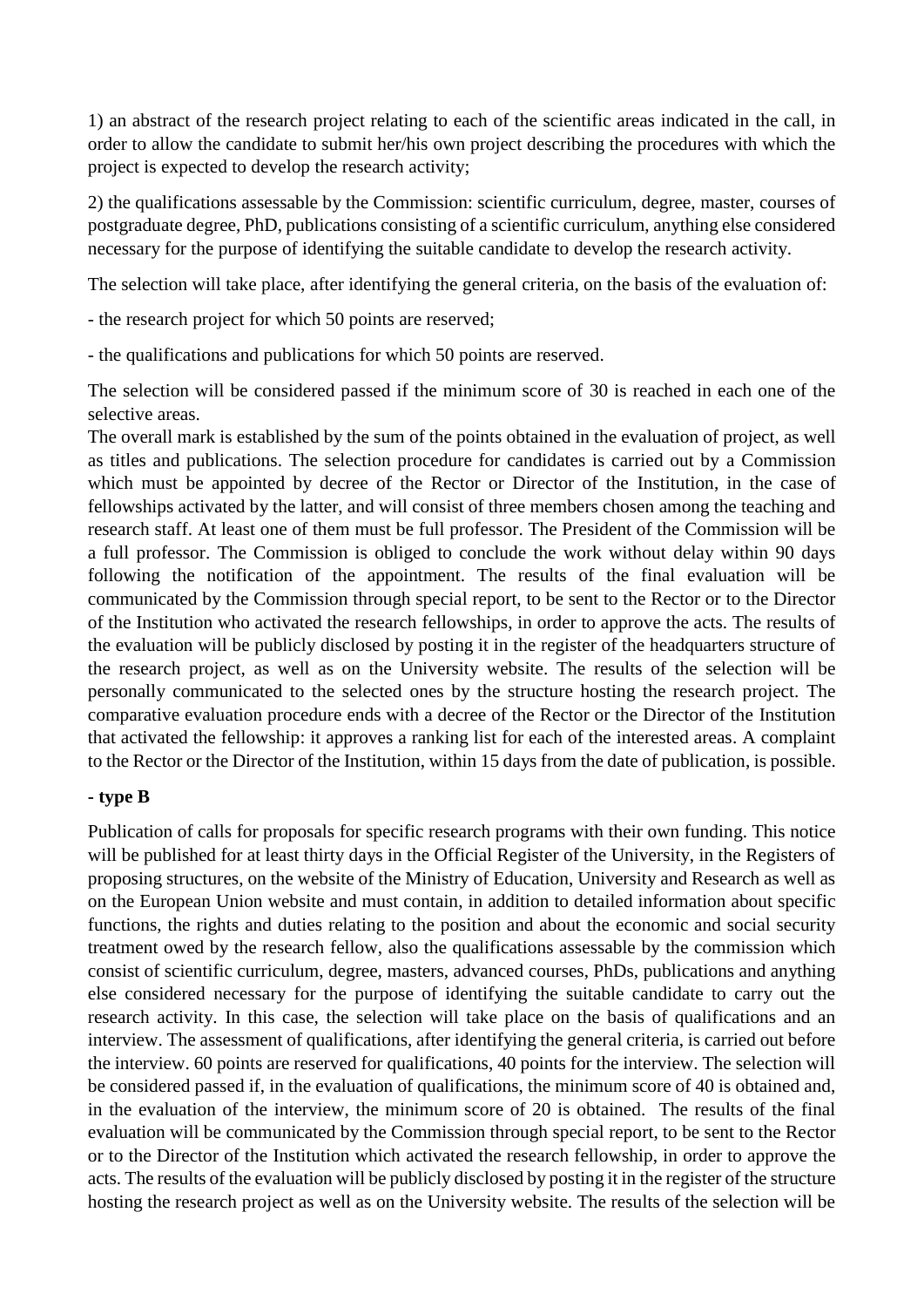personally communicated to the selected ones by the structure hosting the research project. The comparative evaluation procedure ends with a decree of the Rector or the Director of the Institution that activated the fellowship: it approves the ranking list of the selection relative to the assignment of the research fellowship. A complaint to the Rector or the Director of the Institution, within 15 days from the date of publication, is possible. The selection procedure for candidates is carried out by a commission of experts of the subject which is designated by the competent body of the Institution leading the research project: precisely it is composed by three members of which at least one is a full professor. the Head of the research in which the holder of the fellowship will collaborate takes part to the Commission. The Commission is appointed by decree of the Rector or of the Director of the Institution which has activated the fellowship and is required to conclude the work without delay within 90 days from the notification of the appointment.

## **Article 7 (Formalization of the relationship)**

1. Research fellowships are assigned through research collaboration contracts stipulated with the structure that activated the fellowship. Contracts do not in any way establish an employment subordinate relationship and do not give rise to rights regarding the access to University positions.

2. If the winner renounces to sign the contract within the term that will be communicated by the structure, the ranking list will be scrolled.

3. The starting date of the contract is set on the first day of the month following the date of subscription. In the presence of situations involving short-term overlaps between the fellowship and other incompatible activities, the tutor may request the Rector or the Director of the Institution that activated the fellowship for a reasoned postponement of the starting date of the contract.

4. The Director of the involved Institution will notify the Central Administration about the contracts conferred and any changes made to them.

### **Article 8 (Evaluation of the research fellow's activity)**

1. The holder of the fellowship must prepare six-monthly reports on the research activity he/she collaborates with, which are reviewed by the Principal Investigator.

2. Upon expiry of the contract, having examined the final report of the fellowship holder, the Principal Investigator prepares a short report on the activity carried out and reports to the Commission referred to in previous art. 6 about the overall evaluation of the research carried out by the aforementioned research fellow.

## **Article 9 (Forfeiture, suspension, termination and withdrawal)**

1. The contract and the disbursement of the fellowship, at the request of the interested party, must be suspended in periods of absence due to compulsory maternity leave or documented illness. In such cases the duration of the relationship is extended to an extent which is equal to the period of suspension, in order to allow the implementation of the research program. In the event that this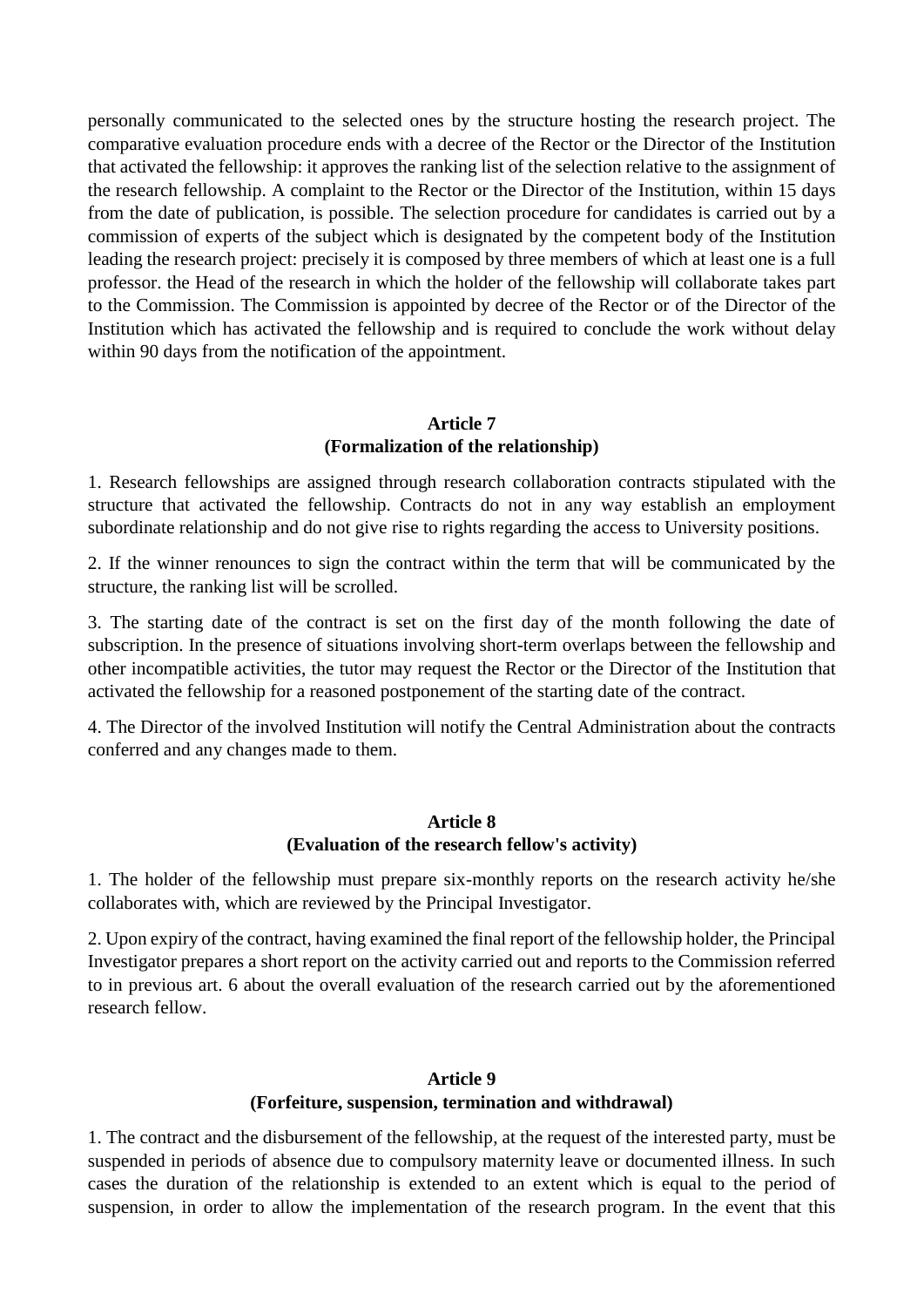postponement exceeds the term of the project to which the collaboration is connected and this is an obstacle for the achievement of the related goals and commitments, the termination of the disbursement of the fellowship and the related early termination of the contract can be arranged, on motivated opinion of the Principal Investigator.

2. If the contract holder does not continue the activity foreseen by the research program without justified reason or is responsible for serious or repeated failures, the termination of the contract, on the motivated request of the Principal Investigator and with a resolution of the competent bodies of the research structure, can be established.

3. The measures of suspension and termination are ordered by the Rector or by the Director of the Institution that activated the fellowship.

4. The holder of research fellow has the right to withdraw from the relationship, giving notice at least thirty days before. In this case, the research fellow will be regularly paid up to the time of termination. If otherwise the notice is not communicated in time, the amount relating to the lack of notice will be retained.

5. Those who have not signed the relative contract by the deadline communicated in a document by the Institution, will lose their right to the research fellowship, except for reasons of health or unavoidably circumstances adequately proven.

6. Those who provide false declarations or are responsible of omitted communications about the information whose content is described in Art. 10 will be excluded as well, without excluding further sanctions provided by current regulations and laws.

## **Article 10 (Prohibition of accumulation, incompatibility, expectations)**

1. Accumulation of the fellowship with fellowships and grants awarded for any reason is not allowed, except those granted by national or foreign institutions useful for integrating the research activity of the research fellows with stays abroad.

2. The fellowship is not compatible with participation to Bachelor and or Master's degree courses, University post-lauream Masters, research Doctorate with grant, in Italy or abroad, and results in placement on unpaid leave for the employee serving at public administrations other than those referred to in art. 3 paragraph 3.

3. About incompatibility, the provisions of art. 18, co. 1 letter b) and c) of L. 240/2010 are applied.

4. The ownership of the research fellowship is also incompatible with the ownership of contracts of coordinated and continuous job collaboration as well as occasional collaboration conferred by the University of Naples "Parthenope".

5. Carrying out self-employed or subordinate work activities is compatible with the research fellowship only if previously authorized by the Board of the Institution, or body delegated by the Board itself, after obtaining the tutor's motivated opinion.

6. For the purposes of the prohibitions of accumulation, of the incompatibilities and leaves referred to in this article, upon signing the contract, the winner makes a specific declaration of selfcertification, undertaking to communicate to the structure any variation with respect to what has been declared, at the same time as the variation itself occurs.